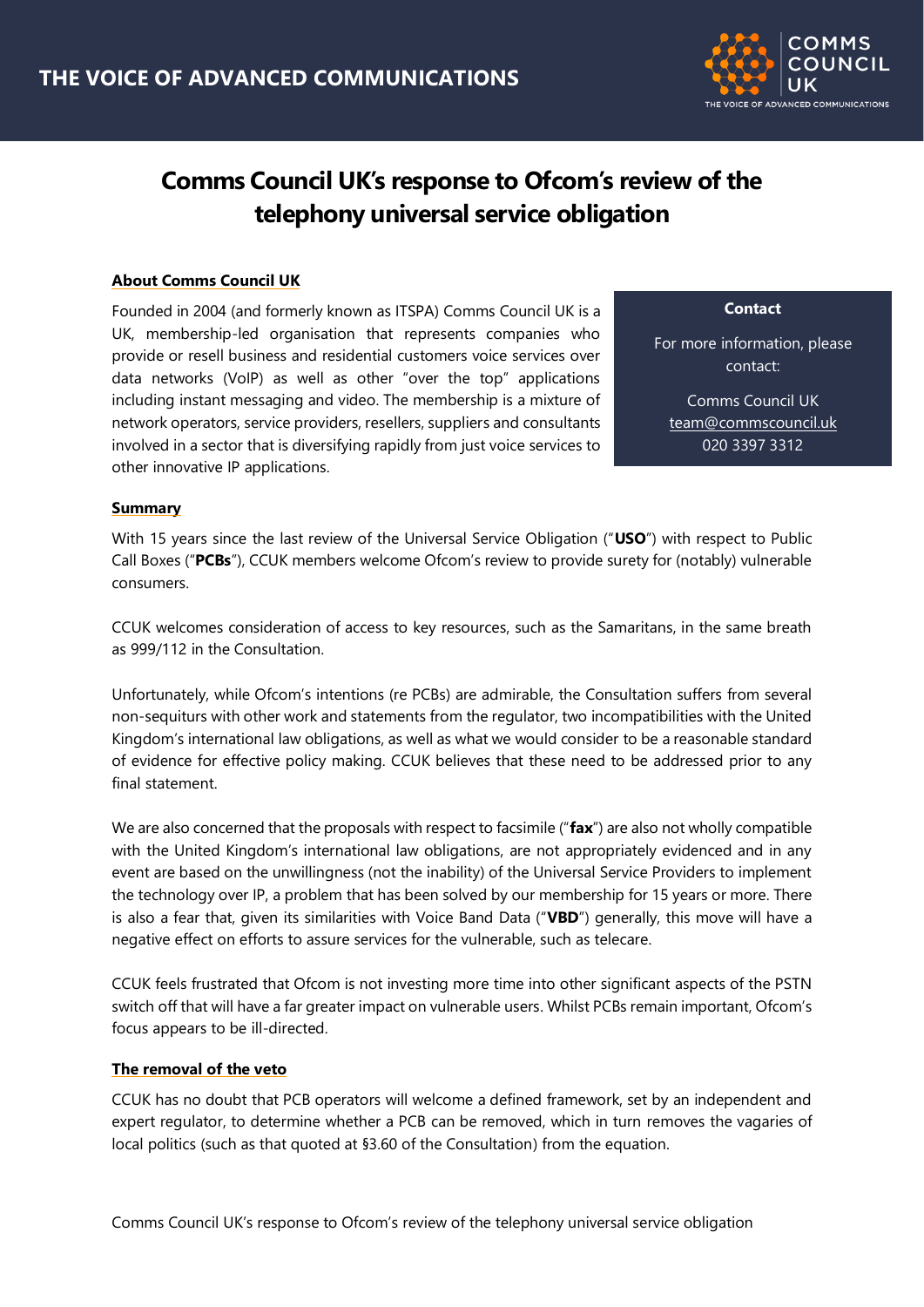

Any environment which creates certainty is almost always a welcome one in telecommunications, and provided that the required consultation with local authorities is not 'token,' this is a positive approach to the subject matter.

#### **Incompatibility with the European Electronic Communications Code**

Article 97(1) of Directive (EU) 2018/1972 of the European Parliament and of the Council of 11 December 2018 establishing the European Electronic Communications Code (the "**EECC"**) states:

*Member States shall ensure that, where economically feasible, except where a called end-user has chosen for commercial reasons to limit access by calling parties located in specific geographical areas, national regulatory or other competent authorities take all necessary steps to ensure that end-users are able to:*

*(a) access and use services using non-geographic numbers within the Union; and*

*(b) access all numbers provided in the Union, regardless of the technology and devices used by the operator, including those in the national numbering plans of Member States and Universal International Freephone Numbers (UIFN).* 

This is given effect by way of General Condition of Entitlement ("**GC**") B4.2.

The EECC remains in force in the United Kingdom by way of the Withdrawal Act 2018, therefore Article 97 remains a requirement for the United Kingdom to implement.

As a matter of regulatory policy making, it may be that it is inefficient for the requirement to be incorporated in the USO as well as transposed into the GCs, however, §3.50 of the Consultation is able to be interpreted as Ofcom effectively granting permission for PCBs to not meet this requirement at all. That would be *ultra-vires* in this context. Absent the requirement in the USO, it then becomes incumbent upon the operators of PCBs to demonstrate it is not economically viable to allow calls to international numbers. With the wholesale rate to call many international destinations being equivalent to, or lower than, the rate for equivalent calls within UK, this is prima facie a high threshold for the operators of PCBs to meet.

The same logic also applies to non-geographic numbers (the Consultation refers to Premium Rate services) as they are covered by the same Article in the EECC.

To that end, in any final statement, while the requirement for access to international calls and nongeographic numbers can be removed from the USO, Ofcom cannot fetter its discretion in relation to GC B4.2 absent further consultation to amend the GC in question. Any inference that the PCB operators can rely on the removal of the requirements in the USO must also be clarified that GC B4.2 remains enforceable on the merits of any case brought before Ofcom.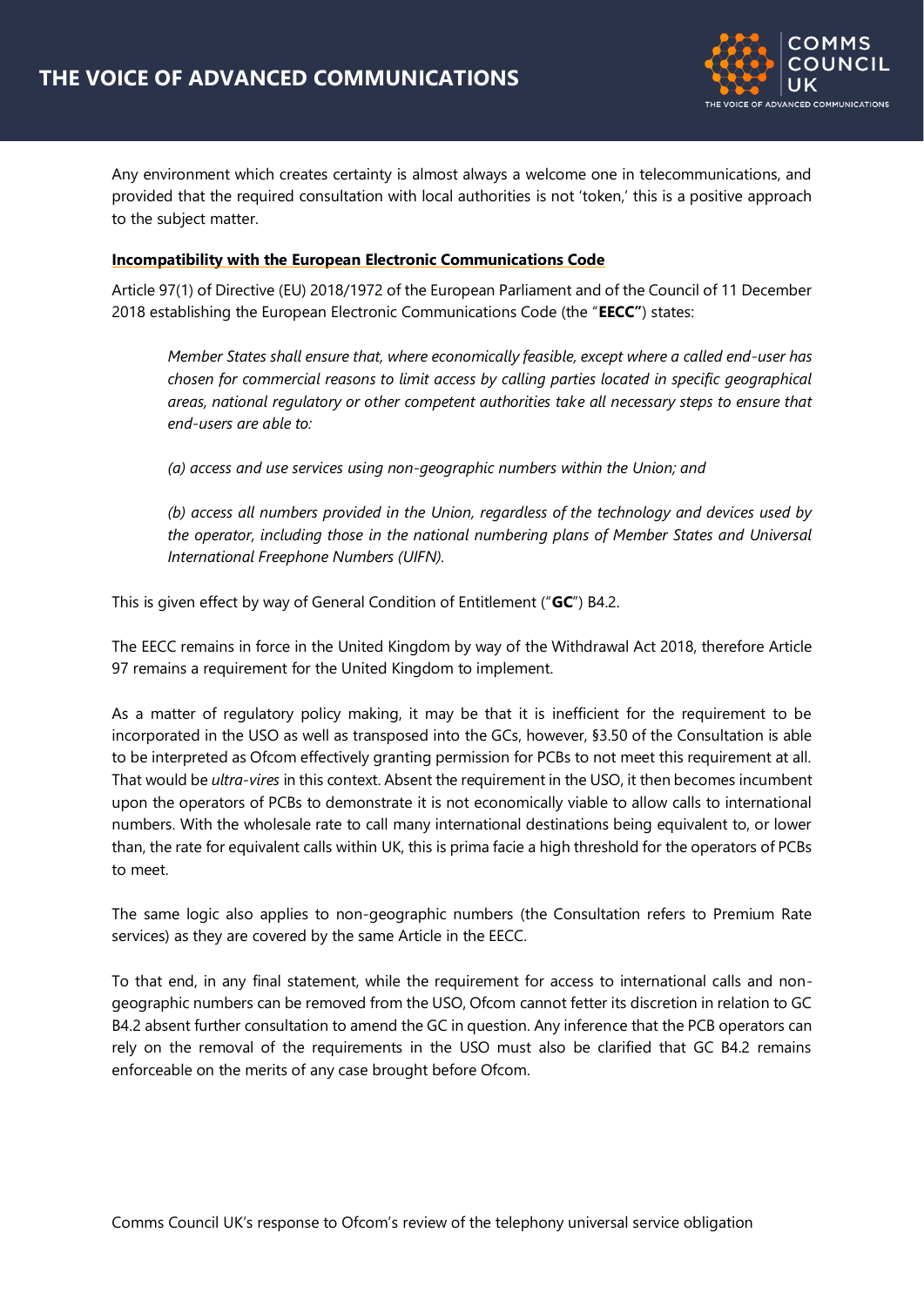

#### **Inconsistency with Ofcom's other public statements**

Firstly, Ofcom is quoted by the BBC $<sup>1</sup>$  as saying:</sup>

*The regulator says its research shows 100% of households should be able to receive at least a 2G signal (the minimum needed to call 999) from at least one operator. An emergency call will go through whichever network has reception, it says.*

Yet at §3.12 of the Consultation, Ofcom refer to areas with 'no mobile coverage'.

There are, we assume, areas of the UK land mass which have no mobile coverage, but also do not contain any households – and in such scenarios, PCBs are potentially more important. However, the nuances between 'no mobile coverage,' 'full mobile coverage', and households or otherwise should be noted. We note that the BBC article referred to above conflated postcodes with households when criticising Ofcom's comments.

We also note that households in mobile 'not spots' can, under the existing USO, request a broadband service capable of supporting a residential voice service. This substitute for mobile does not appear to have been considered by Ofcom in such scenarios.

Secondly, after lengthy consultation, and submissions by various stakeholders (such as blue light services), Ofcom considered that 1 hour was the appropriate minimum amount of time for a battery back-up solution to operate in a power cut<sup>2</sup>.

The Consultation suggests that 3 hours is an appropriate amount of time in the context of PCBs. CCUK notes Ofcom's reasoning at §3.131 appears to be that an end user may have to travel to the PCB from their abode. That suggests Ofcom considers 2 hours of travel time to be the minimum required, which, with respect, suffers from a lack of an evidential basis to support the requirement – unlike the previous work that Ofcom did in this area to arrive at 1 hour.

It is possible that the PCB operators would deploy the same (or materially similar) battery solution for either 1-hour or 3-hour power requirement and incur broadly the same costs, but that is beside the point with respect to policy making and the test at section 47 of the Communications Act 2003.

Thirdly, it is unclear from the Consultation Ofcom's intentions in relation to the Payphone Access Charge ("**PAC**") (i.e., the fee levied by BT for originating calls from PCBs to free-to-caller numbers), currently at approximately 70 pence per minute, is. This was part of the previous review conducted by Ofcom into PCBs and, in the opinion of CCUK members, must also be considered here.

Previously, Ofcom accepted BT's 'undertakings' which we understand (following a CCUK member's complaint to the Competition and Markets Authority) not to be undertakings as defined in the Enterprise Act 2002, but instead, an empty promise upon which BT has significantly reneged.

Comms Council UK's response to Ofcom's review of the telephony universal service obligation

<sup>&</sup>lt;sup>1</sup> <https://www.bbc.co.uk/news/uk-england-cumbria-59564480> [accessed 20th December 2021]

<sup>2</sup> "*Guidance: Protecting access to emergency organisations when there is a power cut at the customer's*  premises" published by Ofcom 10<sup>th</sup> October 2018.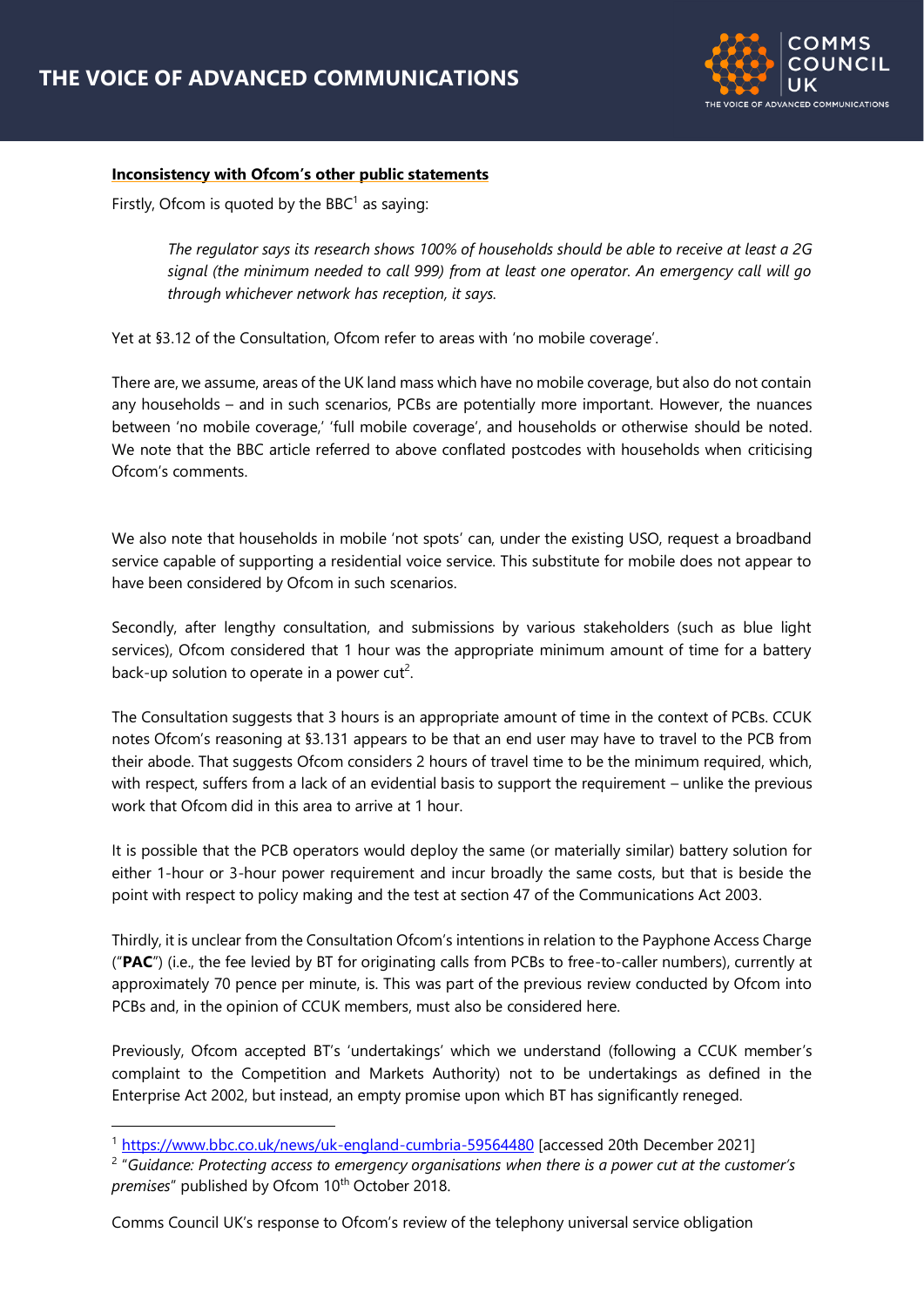

If BT can afford to give calls away for free from a PCB, as envisaged in the Consultation (at §1.8 for example), and incur and absorb the payment wholesale termination rates (c 0.03ppm fixed, 0.40ppm mobile), then it can afford to receive the wholesale origination charge for free-to-caller (c0.6ppm) in lieu of the orders of magnitude higher PAC.

It is unacceptable for Ofcom to effectively endorse the cross-subsidy of BT's advertising business (i.e., PCBs converted into advertising hoardings) and free calls, from a PAC which its competitors have no choice to pay, courtesy of the aforementioned GC B4.2. We understand, from correspondence cited by a CCUK member with BT, that BT do not consider advertising revenue as an offset to the costs of running PCBs when calculating the PAC – a PAC, which, absent an old and opaque promise by BT's Corporate Responsibility Fund, could be levied again upon helplines such as Childline or Samaritans at any time. CCUK firmly believes that the PAC should not exceed the cost of a call to a geographic number from the PCB in question.

## **Itemised Billing, Quality of Service and Directories**

For the reasons Ofcom have given, CCUK does not object to any of these proposals.

## **Full mobile coverage versus ability to make a 999 call**

CCUK members note that had the United Kingdom implemented a framework to require national roaming, situations where an individual mobile network had no coverage would not require other policy interventions (such as with respect to PCBs) to secure access to services. We would suggest that Ofcom review its policy in that regard given that the USO (and by extension the costs incurred because of the absence of national roaming in this case) is underwritten by the industry and the taxpayer.

# **Quality of Evidence**

We note that footnote 58 of the Consultation refers to data derived from BT doing 'rough checks' and that KCOM, per §3.5 of the Consultation, does not hold data about 'last-at-a-site.' From footnote 56, we assume that in BT's case, responses to a 'formal information request dated 28 May 2021' were to a request under Section 135 of the Communications Act 2003. We are surprised that 'rough checks' can satisfy such a request and that they can be given weight in policy making decisions.

CCUK members would feel more comfortable if Ofcom were to test its findings to the sensitivity of material errors in BT's 'rough checks' in any final Statement.

CCUK is concerned that the Consultation does not address, to its members satisfaction, the potential materiality of hoax calls from PCBs. We know, anecdotally, that hoax 999 calls are an issue. It is disappointing that, from our understanding of the Consultation (and a Freedom of Information Act response), that neither the regulator, KCOM or BT, appear to understand the scale of the problem.

Given BT bill the PAC based on the CLI of a payphone for calls to free-to-caller numbers, and run the 999 Call Handling Authority ("**CHA**") that processes the CLI of inbound calls, this should not be a difficult task if the CHA operator records a call as a hoax. In other words, CCUK members would be surprised if BT could not readily calculate the number of hoax 999 calls if so requested by Ofcom. In the interests